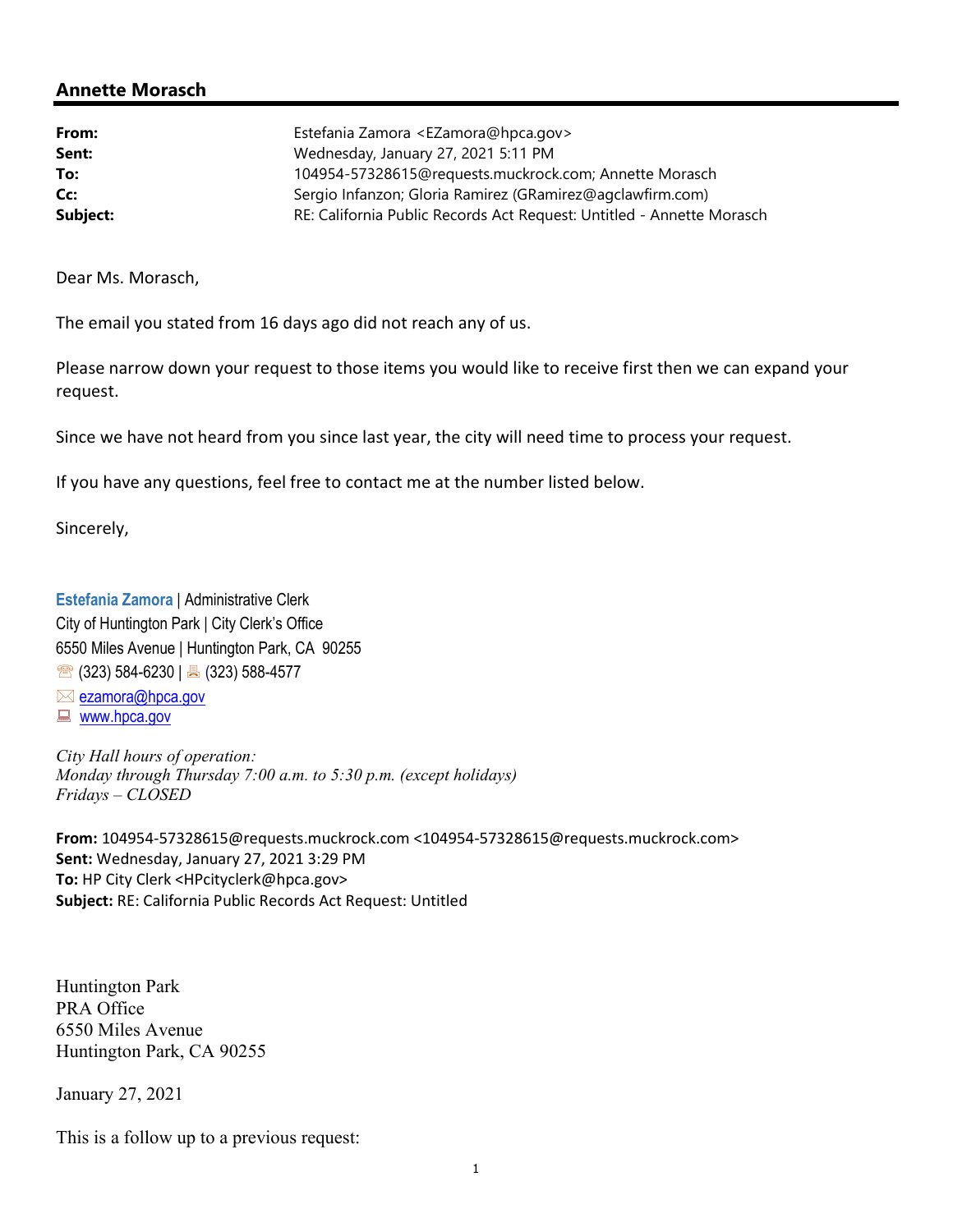It has now been 16 days since I sent a follow up email concerning my requests for documents. I will file a writ to compel the City to release the information, and seek attorneys fees and costs if the records are not produced by February 5, 2021, end of business.

Filed via MuckRock.com E-mail (Preferred): 104954-57328615@requests.muckrock.com Upload documents directly: https://accounts.muckrock.com/accounts/login/?next=https%3A%2F%2Fwww.muckrock.com%2Faccounts%2 Flogin%2F%3Fnext%3D%252Faccounts%252Fagency\_login%252Fhuntington-park-23321%252Funtitled-104954%252F%253Femail%253DHPcityclerk%252540hpca.gov&url\_auth\_token=AADNZufYUrtOY9doy9j\_ vtuBBLY%3A1l4uEw%3AHjKIrt9hY-F0scJovRt6DeyryBw

Is this email coming to the wrong contact? Something else wrong? Use the above link to let us know.

For mailed responses, please address (see note): MuckRock News DEPT MR 104954 411A Highland Ave Somerville, MA 02144-2516

PLEASE NOTE: This request is not filed by a MuckRock staff member, but is being sent through MuckRock by the above in order to better track, share, and manage public records requests. Also note that improperly addressed (i.e., with the requester's name rather than "MuckRock News" and the department number) requests might be returned as undeliverable.

---

On Jan. 11, 2021: Subject: RE: California Public Records Act Request: Untitled Counsel,

This email serves as a meet and confer effort to resolve this matter without resort to potentially lengthy and expensive litigation. If the City refuses to produce the previously-requested documents, I will file a petition for writ of mandate to compel the City to produce the records. We will also be seeking attorneys' fees and costs.

The PRA was enacted for the purpose of increasing freedom of information by giving members of the public access to records in the possession of local agencies. The California Legislature found this right of access to be "a fundamental and necessary right of every person in this state." (Gov't Code section 6250.) This right was confirmed and expanded upon by the people of California when we passed an amendment to our Constitution, securing a "right of access to information concerning the conduct of the people's business." (Cal. Const., art. 1, Section 3, subd. $(b)(1)$ .

It is understandable why your firm would not want to produce any of the contracts requested, as your firm is the one who likely "negotiated" the contracts between on the one hand, Efren Martinez, whom your firm and your firm's wives, contributed tens of thousands of dollars to his campaign. It is further understandable why your firm would not want to respond to this request, as your firm is a subject of this request. There is obviously a conflict of interest between your firm, and the public's interest in transparency and disclosure on clearly relevant and discoverable contracts. However, even though your firm is pretending the City does not have to respond to a legitimate request, the City has no reasonable or lawful basis of objecting simply because a citizen has requested more than five contracts, which you state should be the maximum amount of contracts the public is entitled to.

According to the League of California Cities and well established case law, contracts with local agencies are disclosable public records due to the public's right to determine whether public resources are being spent for the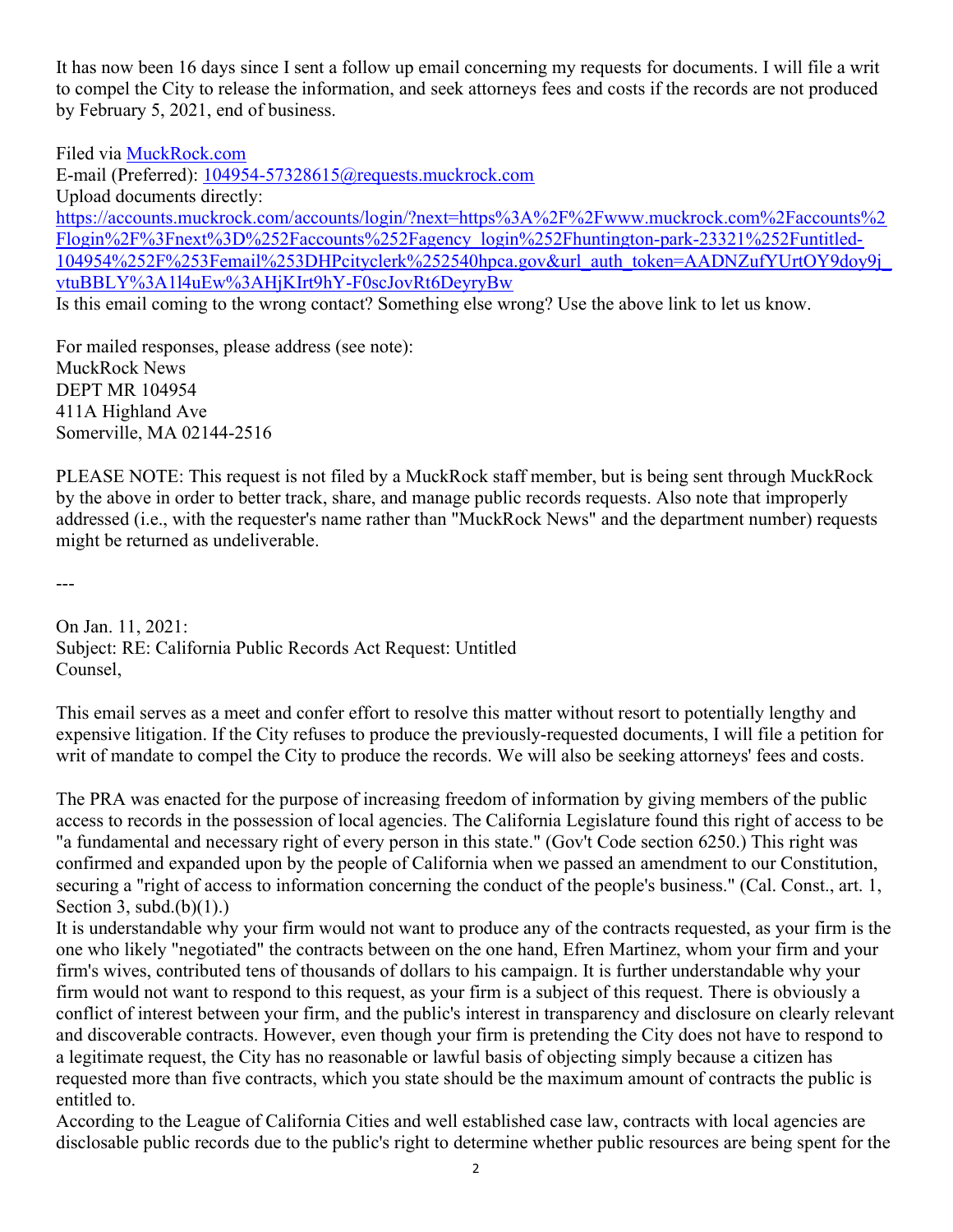benefit of the community as a whole or for the benefit of only a limited few. (For example, for the benefit of your firm.) Cal. State Univ., Fresno Ass'n, Inc. v. Superior Court (2001) 90 Cal. App. 4th 810, 833. Local agency contracts for construction of public works and procurement of goods and non-professional services are typically awarded to the lowest responsive, responsible bidder through a competitive bidding process. Pub. Contract Code, Section 22038. These bids are public records and disclosable as soon as they are opened. Other local agency contracts for acquisition of professional services or disposition of property are awarded to the successful proposer through a competitive process. Documents containing the names of contractors applying for pre-qualification status are public records and must be disclosed. Pub. Contract Code Section 20101, subd. (a). The PRA requires the disclosure of the contents of real estate appraisals, or engineering or feasibility estimates, and evaluations made for or by a local agency relative to the acquisition of property, or to prospective public supply and construction contracts. Gov't Code Section 6254(h). The records request the public seeks here are contracts which already have all terms agreed upon. The contracts are discoverable. Id.

California has a strong public policy in favor of disclosure of public records, and precludes local agencies from protecting most business information. California courts have consistently held that when individuals or businesses voluntarily enter into the public sphere, they diminish their privacy interests. Cal. State Univ., Fresno Ass'n, supra 90 CalApp. 4th at 834; Braun v. City of Taft (1984) 154 Cal.App.3d 332, 347; San Gabriel Tribune v. Superior Court, 143 Cal.App.3d 762, 781.

Moreover, contracts are not overly burdensome to obtain. After all, shouldn't your firm have ready access to all contracts which your firm negotiated? If your firm does not maintain the requested contracts, it is arguably malpractice. The City is also required to maintain all of the contracts, which should be easily accessible through the Finance Department. After all, how would a City enforce the terms of a contract if the City does not have ready access to the contracts?

Should Huntington Park not respond with all requested documents within the legally allowable time frame, I will assume the City is uninterested in resolving this matter without court intervention. I will cause to be filed a writ of mandate to compel the City to comply with the requests, and I will seek attorneys' fees and costs against the City. Then you can explain why you cost the City thousands of dollars by not following the law.

Thank you, Law Office of Annette Morasch, APC 5701 W. Slauson Ave., Suite 210 Culver City, CA 90230 (323) 791-6276 annette@amoraschlaw.com ---

On Dec. 21, 2020: Subject: Second Notice – Objection to California Public Records Act Request A. Morasch Dear Ms. Morasch:

Pursuant to Deputy City Attorney Ramirez's request, attached please find a further follow up response to your Public Records Request.

If you have any questions regarding this matter, please contact Deputy City Attorney Ramirez.

Best,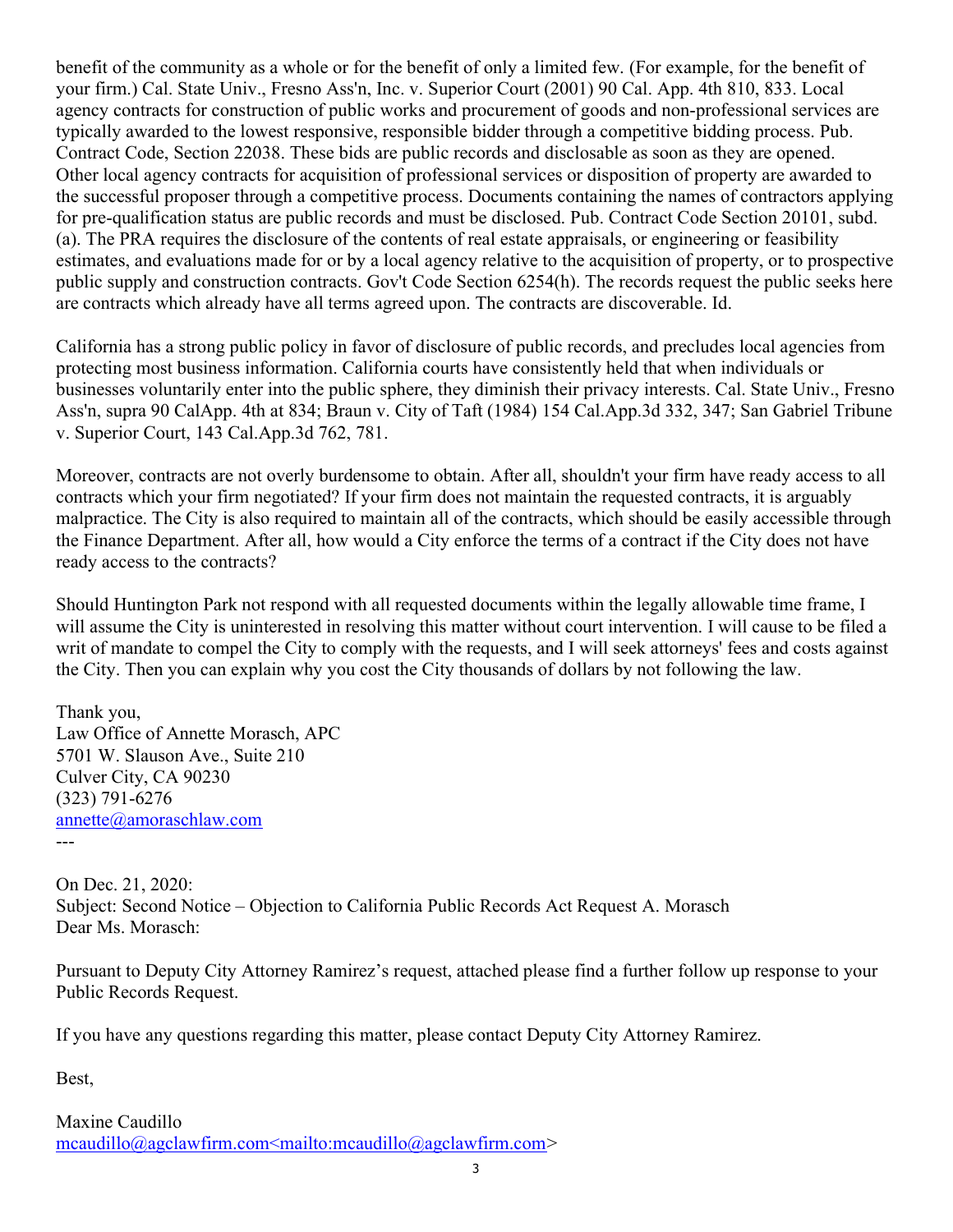Executive Assistant to Vincent C. Ewing Legal Assistant to Gloria V. Ramirez

AGC - City of Industry, CA 91746 tel 562.699.5500 | fax 562.692.2244 Alvarez-Glasman & Colvin represents Cities, Counties, Special Districts – Airport, College, School, Transit, Water and other Public Agencies, Private Corporations and Business Entities

www.agclawfirm.com<http://www.agclawfirm.com/>

---

On Dec. 9, 2020: Subject: PRA Response Preliminary Denial A. Morasch Dear Ms. Morasch:

Pursuant to Deputy City Attorney Ramirez's request, attached please find a follow up response to your Public Records Request.

If you have any questions regarding this matter, please contact Deputy City Attorney Ramirez.

Best,

Maxine Caudillo mcaudillo@agclawfirm.com<mailto:mcaudillo@agclawfirm.com> Executive Assistant to Vincent C. Ewing Legal Assistant to Gloria V. Ramirez

AGC - City of Industry, CA 91746 tel 562.699.5500 | fax 562.692.2244 Alvarez-Glasman & Colvin represents Cities, Counties, Special Districts - Airport, College, School, Transit, Water and other Public Agencies, Private Corporations and Business Entities

www.agclawfirm.com<http://www.agclawfirm.com/>

---

On Nov. 18, 2020: Subject: PRA - Annette Morasch Dear Ms. Morasch,

The City Clerk's Office is in receipt of your public records request received via email on November 16, 2020, regarding the below:

1. All contracts, and any communications concerning the contract negotiations with, any of the following businesses or individuals:

a) Efren Martinez

b) Christian Zarate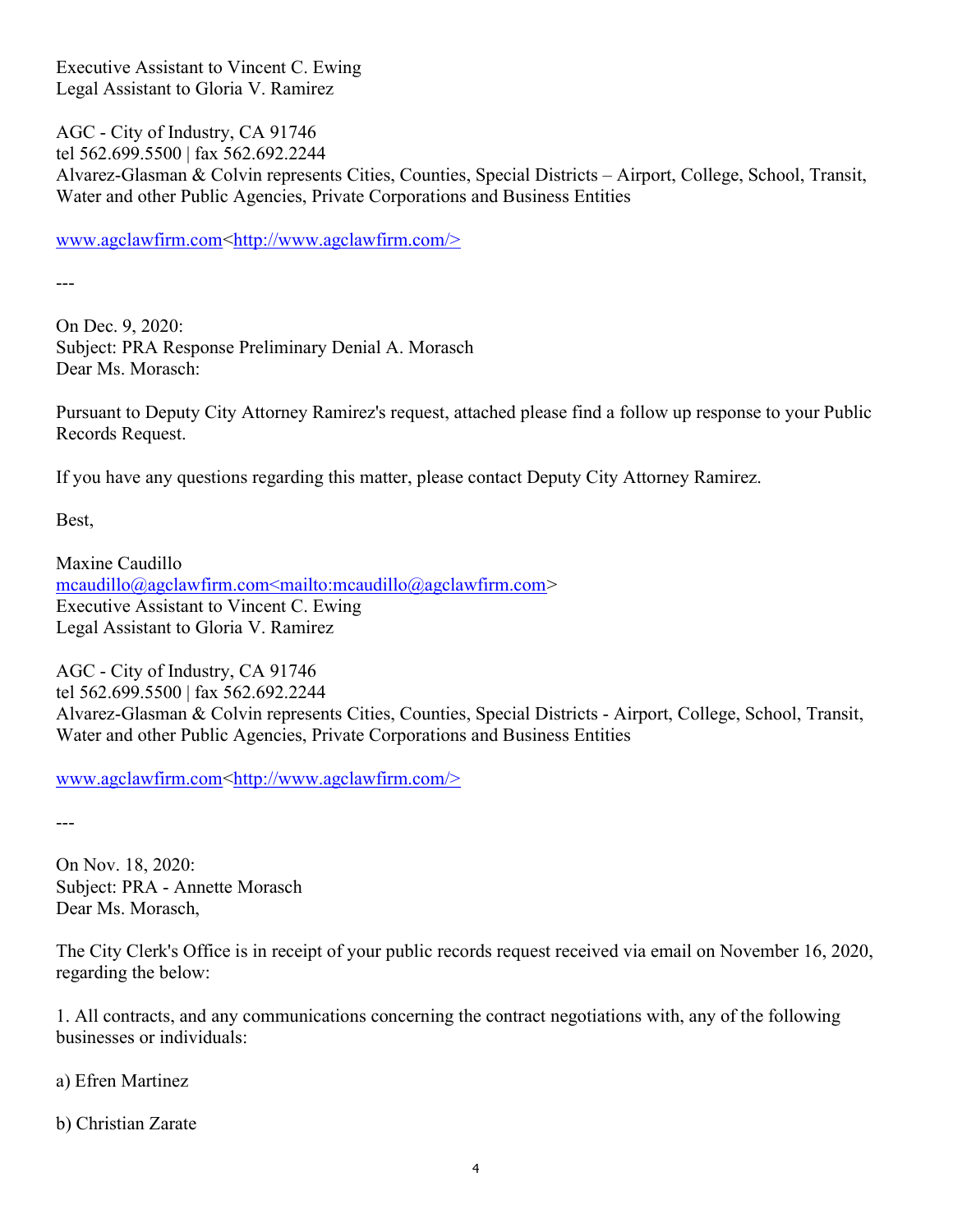- c) Lan Wan Enterprise
- d) CR&R Incorporated
- e) Zack Oweis
- f) BFP Fire Protection
- g) Byron Fedrico
- h) Rocket33
- i) Rooket Fitness
- j) BMP Fire Protection
- k) Norman A. Traub Associates
- l) John Capen
- m) Omnia Industry
- n) Natural Compassionate Center
- o) All Done Management Group, Inc
- p) J316 Building
- q) Northstar
- r) Antonio Jose Martinez
- s) David Ronnenberg
- t) Arnold Alvarez-Glasman
- u) Municipal Waste Solutions
- v) Inframark
- w) any towing company
- x) any vehicle repair company
- y) any technology company

2. All bids, for any services or goods, related to the construction of a public swimming pool from 2017 to the present.

3. All communications concerning any services or goods, related to the construction of a public swimming pool from 2017 to the present.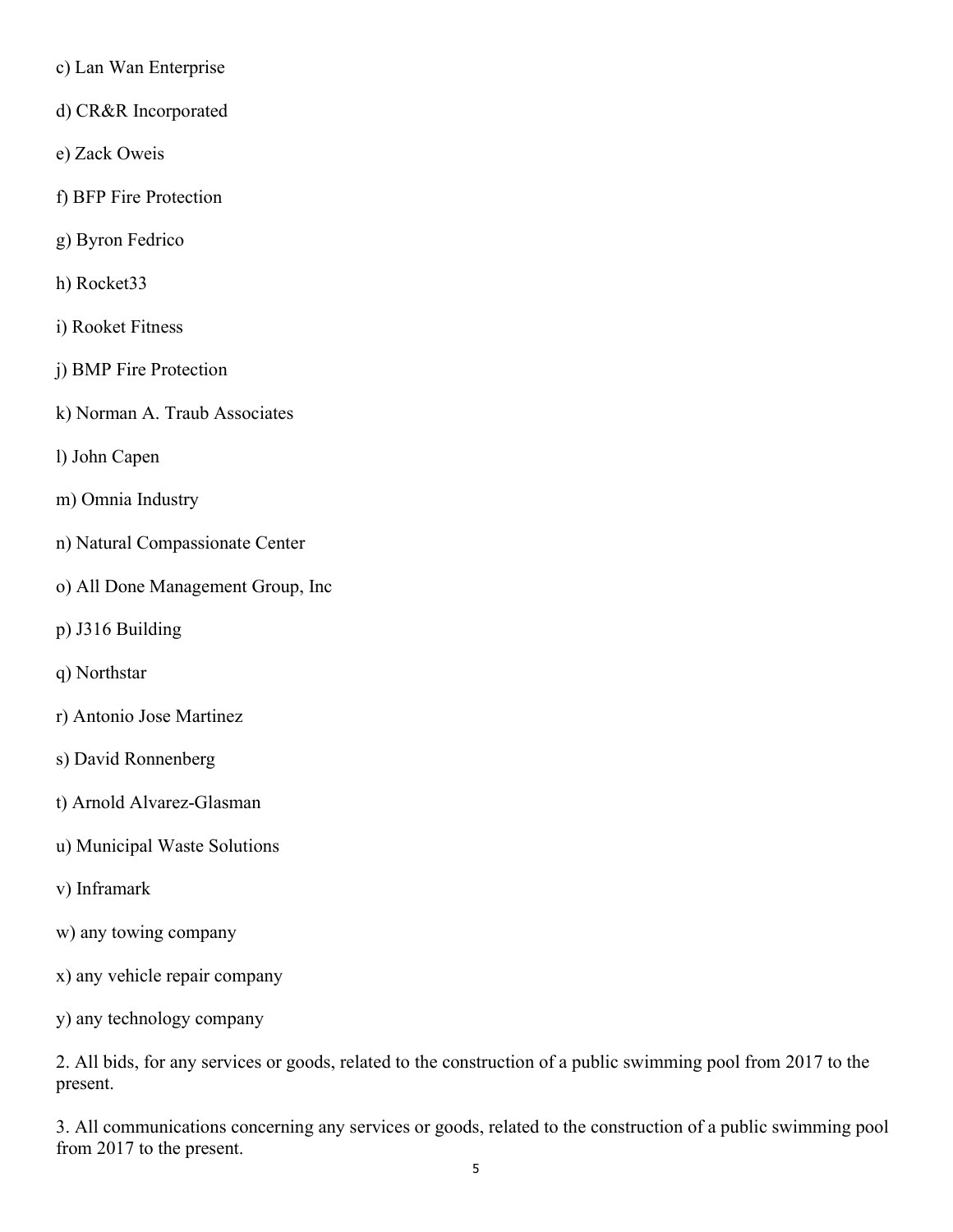4. Any and all complaints made about Nita McKay.

5. Any and all complaints made about Ricardo Reyes.

6. All pleadings filed on behalf of Nita McKay, in any legal proceeding, including but not limited to any restraining order matter.

7. All lawsuits against the city of Huntington Park, for discrimination of any sort against an employee.

8. All lawsuits against the city of Huntington Park, for harassment of any sort against an employee.

9. All lawsuits against the city of Huntington Park, for retaliation on any basis against an employee.

10. All communications between Efren Martinez and any Huntington Park employee or elected official.

11. All communications between Nita McKay and any other individual, concerning or about Efren Martinez.

12. All audits or budgets, or analysis concerning Huntington Park's budget for any fiscal year between 2017 to 2025.

13. Any analysis done on the cost benefit result of building a public swimming pool in Huntington Park.

14. Any financial analysis done on using private contactors vs. employees in any agency from 2018 to the present.

15. Any and all policies and procedures used by the city's employees on how to prevent age discrimination against a public employee.

and will be forwarded to the appropriate department(s).

Pursuant to Government Code Section 6253(c), please allow 10 days from receipt of your request to determine whether the request, in whole or in part, seeks copies of disclosable public records in the possession of the City, we will notify you of the determination within the allowable time.

Due to the COVID-19 pandemic, the City's capacity to respond promptly during this crisis is limited; there may be additional delays and/or a "rolling out" of documents as they are reviewed.

The City recognizes and takes seriously the public's right to obtain copies of public records and appreciates your understanding of delays during this difficult time.

Please Note

If a request is made via email and the documents are already in pdf (electronic) at time of request, there will be no charge.

If a request is made via email and documents need to be scanned into pdf format (electronic), there will be the related copy charge.

Cost of duplication, at \$0.15 for the first page and \$0.10 for every page thereafter.

We will inform you of any cost before processing any documents responsive to your request.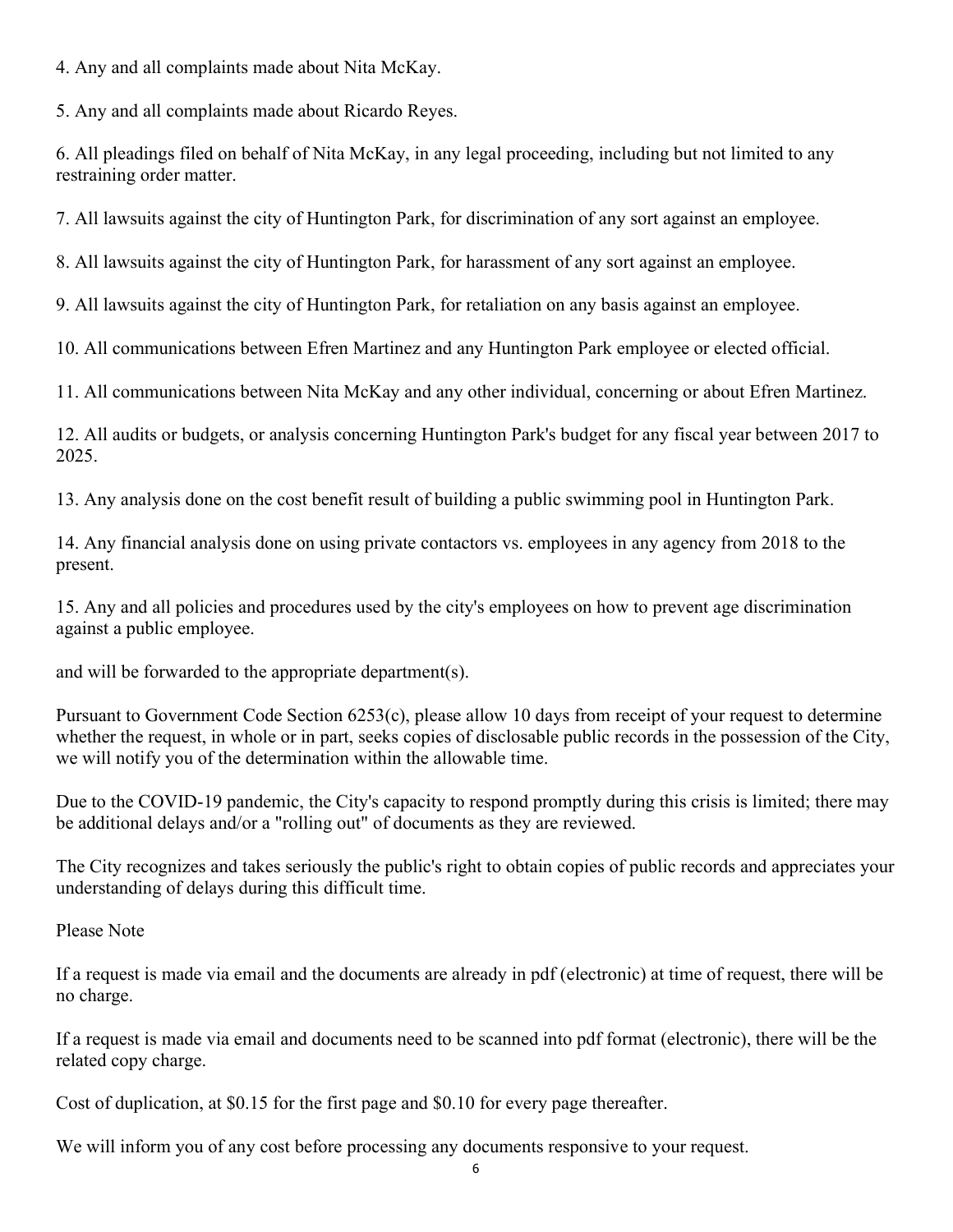Sincerely,

Estefania Zamora | Administrative Clerk City of Huntington Park | City Clerk's Office 6550 Miles Avenue | Huntington Park, CA 90255 ' (323) 584-6230 | 7 (323) 588-4577

\* ezamora@hpca.gov<mailto:ezamora@hpca.gov>

\* www.hpca.gov<http://www.hpca.gov/>

City Hall hours of operation: Monday through Thursday 7:00 a.m. to 5:30 p.m. (except holidays) Fridays - CLOSED

---

On Nov. 16, 2020: Subject: California Public Records Act Request: Untitled

To Whom It May Concern:

Pursuant to the California Public Records Act, I hereby request the following records:

1. All contracts, and any communications concerning the contract negotiations with, any of the following businesses or individuals:

- a. Efren Martinez
- b. Christian Zarate
- c. Lan Wan Enterprise
- d. CR&R Incorporated
- e. Zack Oweis
- f. BFP Fire Protection
- g. Byron Fedrico
- h. Rocket33
- i. Rooket Fitness
- j. BMP Fire Protection
- k. Norman A. Traub Associates
- l. John Capen
- m. Omnia Industry
- n. Natural Compassionate Center
- o. All Done Management Group, Inc.
- p. J316 Building
- q. Northstar
- r. Antonio Jose Martinez
- s. David Ronnenberg
- t. Arnold Alvarez-Glasman
- u. Municipal Waste Solutions
- v. Inframark
- w. any towing company
- x. any vehicle repair company
- y. any technology company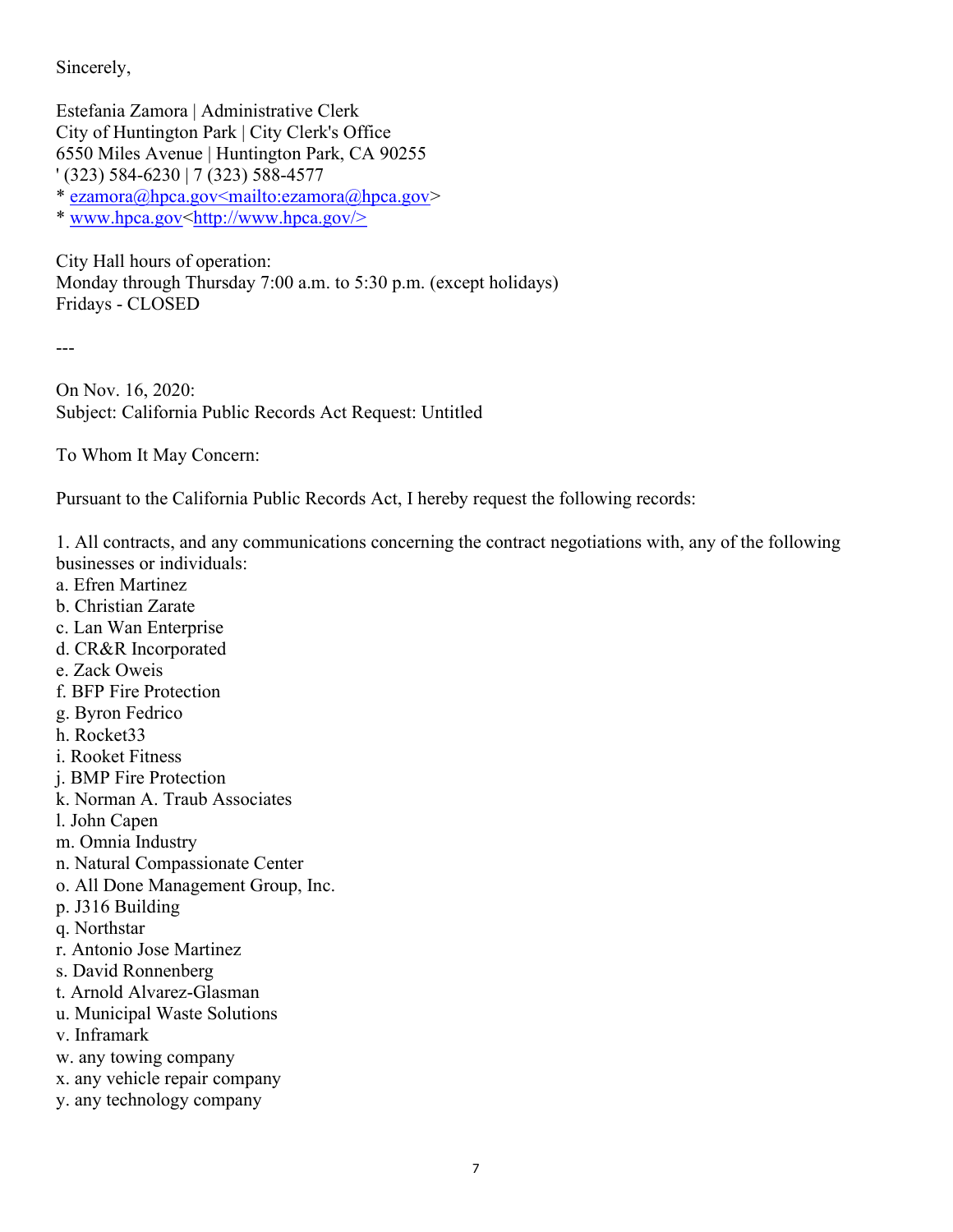2. All bids, for any services or goods, related to the construction of a public swimming pool from 2017 to the present.

3. All communications concerning any services or goods, related to the construction of a public swimming pool from 2017 to the present.

4. Any and all complaints made about Nita McKay.

5. Any and all complaints made about Ricardo Reyes.

6. All pleadings filed on behalf of Nita McKay, in any legal proceeding, including but not limited to any restraining order matter.

7. All lawsuits against the city of Huntington Park, for discrimination of any sort against an employee.

8. All lawsuits against the city of Huntington Park, for harassment of any sort against an employee.

9. All lawsuits against the city of Huntington Park, for retaliation on any basis against an employee.

10. All communications between Efren Martinez and any Huntington Park employee or elected official.

11. All communications between Nita McKay and any other individual, concerning or about Efren Martinez. 12. All audits or budgets, or analysis concerning Huntington Park's budget for any fiscal year between 2017 to 2025.

13. Any analysis done on the cost benefit result of building a public swimming pool in Huntington Park.

14. Any financial analysis done on using private contactors vs. employees in any agency from 2018 to the present.

15. Any and all policies and procedures used by the city's employees on how to prevent age discrimination against a public employee.

The requested documents will be made available to the general public, and this request is not being made for commercial purposes.

In the event that there are fees, I would be grateful if you would inform me of the total charges in advance of fulfilling my request. I would prefer the request filled electronically, by e-mail attachment if available or CD-ROM if not.

Thank you in advance for your anticipated cooperation in this matter. I look forward to receiving your response to this request within 10 calendar days, as the statute requires.

Sincerely,

Annette Morasch

Filed via MuckRock.com E-mail (Preferred): 104954-57328615@requests.muckrock.com Upload documents directly: https://accounts.muckrock.com/accounts/login/?next=https%3A%2F%2Fwww.muckrock.com%2Faccounts%2 Flogin%2F%3Fnext%3D%252Faccounts%252Fagency\_login%252Fhuntington-park-23321%252Funtitled-104954%252F%253Femail%253DHPcityclerk%252540hpca.gov&url\_auth\_token=AADNZufYUrtOY9doy9j\_ vtuBBLY%3A1l4uEw%3AHjKIrt9hY-F0scJovRt6DeyryBw Is this email coming to the wrong contact? Something else wrong? Use the above link to let us know.

For mailed responses, please address (see note): MuckRock News DEPT MR 104954 411A Highland Ave Somerville, MA 02144-2516